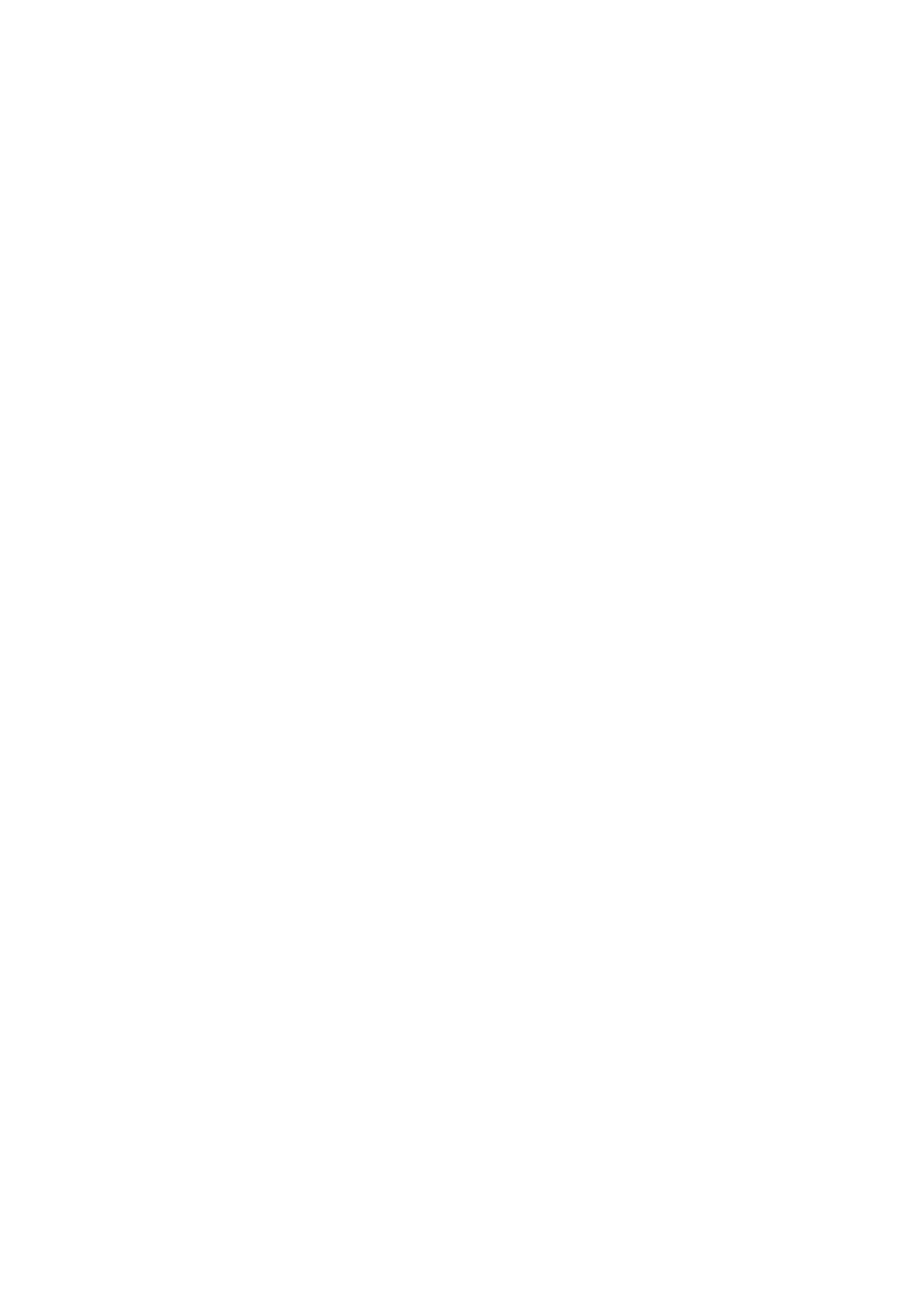# A **BILL**

#### TO

Make provision for specifying new statutory rights and entitlements for victims of crime under the victims' code of practice; to require elected local policing bodies to assess victims' services; to increase the duties of the Commissioner for Victims and Witnesses; to grant victims the right to request a review of a decision not to prosecute; to establish reviews into homicides where no criminal charge has been made; to create an obligation on professions to notify cases of possible victims of child sexual abuse; and for connected purposes.

**BE IT ENACTED by the Queen's most Excellent Majesty, by and with the advice and consent of the Lords Spiritual and Temporal, and Commons, in this present Parliament assembled and by the authority of the same as follows:** consent of the Lords Spiritual and Temporal, and Commons, in this present Parliament assembled, and by the authority of the same, as follows: -

#### <span id="page-2-4"></span><span id="page-2-0"></span>**1 Overview**

- (1) This Act establishes a framework of rights and entitlements for victims of crime.
- (2) The entitlements and rights under this Act apply to "victims" within the meaning of section [2.](#page-2-2)

#### <span id="page-2-2"></span><span id="page-2-1"></span>**2 "Victims"**

- <span id="page-2-3"></span>(1) A victim is—
	- (a) a person who has suffered harm which was directly caused by a criminal offence, or
	- (b) a close relative of—
		- (i) a person whose death was directly caused by a criminal offence, or
		- (ii) an incapacitated victim.

#### (2) It is immaterial for the purposes of subsection [\(1\)](#page-2-3) that—

- (a) no complaint has been made about the offence, or
- (b) no person has been charged with or convicted of the offence.

*15*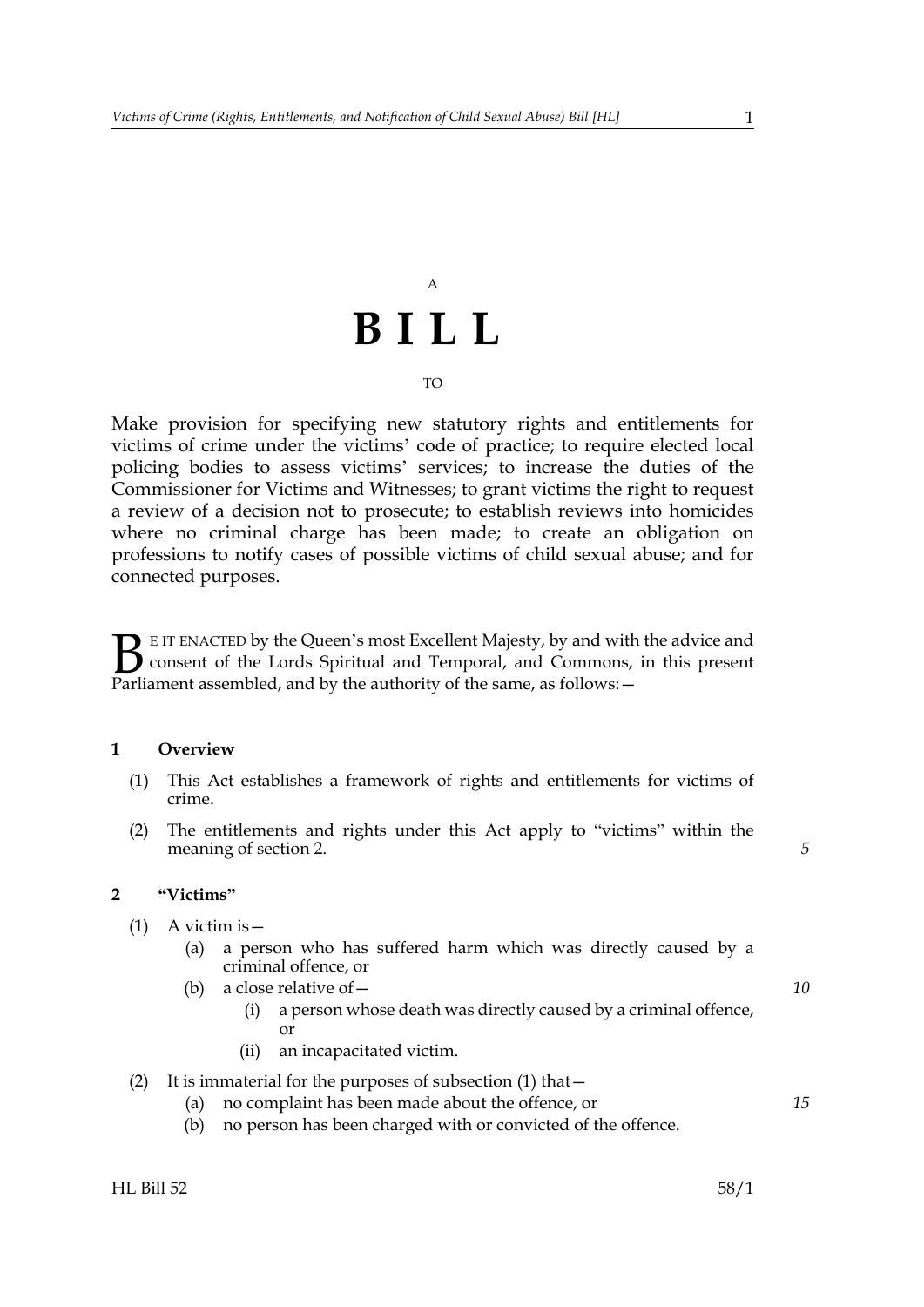- (3) A person  $(R)$  is a close relative of another person  $(V)$  if R is any of the following—
	- (a) V's spouse or civil partner;
	- (b) V's partner;
	- (c) a relative of V in direct line (as either V's child, parent or grandparent);
	- (d) a sibling of V; or
	- (e) a dependant of V.
- (4) An incapacitated victim is a person who—
	- (a) lacks capacity to enforce any right under this Act in relation to the offence; and
	- (b) lost that capacity as a direct result of the offence.
- (5) In this section—
	- "harm" includes—
		- (a) physical, mental or emotional harm, and
		- (b) economic loss;
	- "economic loss" means loss of earnings or potential earnings or other costs as a result of an offence committed, or subject to criminal proceedings, in England and Wales;
	- "lacks capacity" means lacks capacity within the meaning of the Mental Capacity Act 2005.

#### <span id="page-3-0"></span>**3 Victims' code of practice**

- (1) The victims' code of practice, issued under section 32 of the Domestic Violence, Crime and Victims Act 2004 (code of practice for victims), must include, but is not restricted to, the following.
- (2) Victims are entitled to receive
	- accurate and timely information relating to the relevant crime from all the agencies of the criminal justice system concerned with the detection and prosecution of the relevant crime and the relevant agencies providing support to victims of crime;
	- (b) adequate notice of all relevant court and other legal proceedings;
	- (c) information about decisions by, and discussions between, agencies in the criminal justice system relating to any person convicted of the crime concerned ("the perpetrator"), including information about—
		- (i) any prison sentence previously served by the perpetrator;
		- (ii) relevant changes to the perpetrator's circumstances whilst on parole or in custody; or *35*
		- (iii) any crimes committed by the perpetrator outside the United Kingdom where the victim was a British national;
	- (d) access, where required, to adequate interpretation and translation services; and
	- (e) the direct contact details of the criminal justice agencies and individuals involved in the court or other legal proceedings concerned.
- (3) During criminal justice proceedings, HM Courts and Tribunals Service must ensure that victims—
	- (a) are not subjected to unnecessary delay by any other party to the proceedings; *45*
	- (b) are treated with dignity and respect by all parties involved; and

*25*

*5*

*10*

*15*

*20*

*30*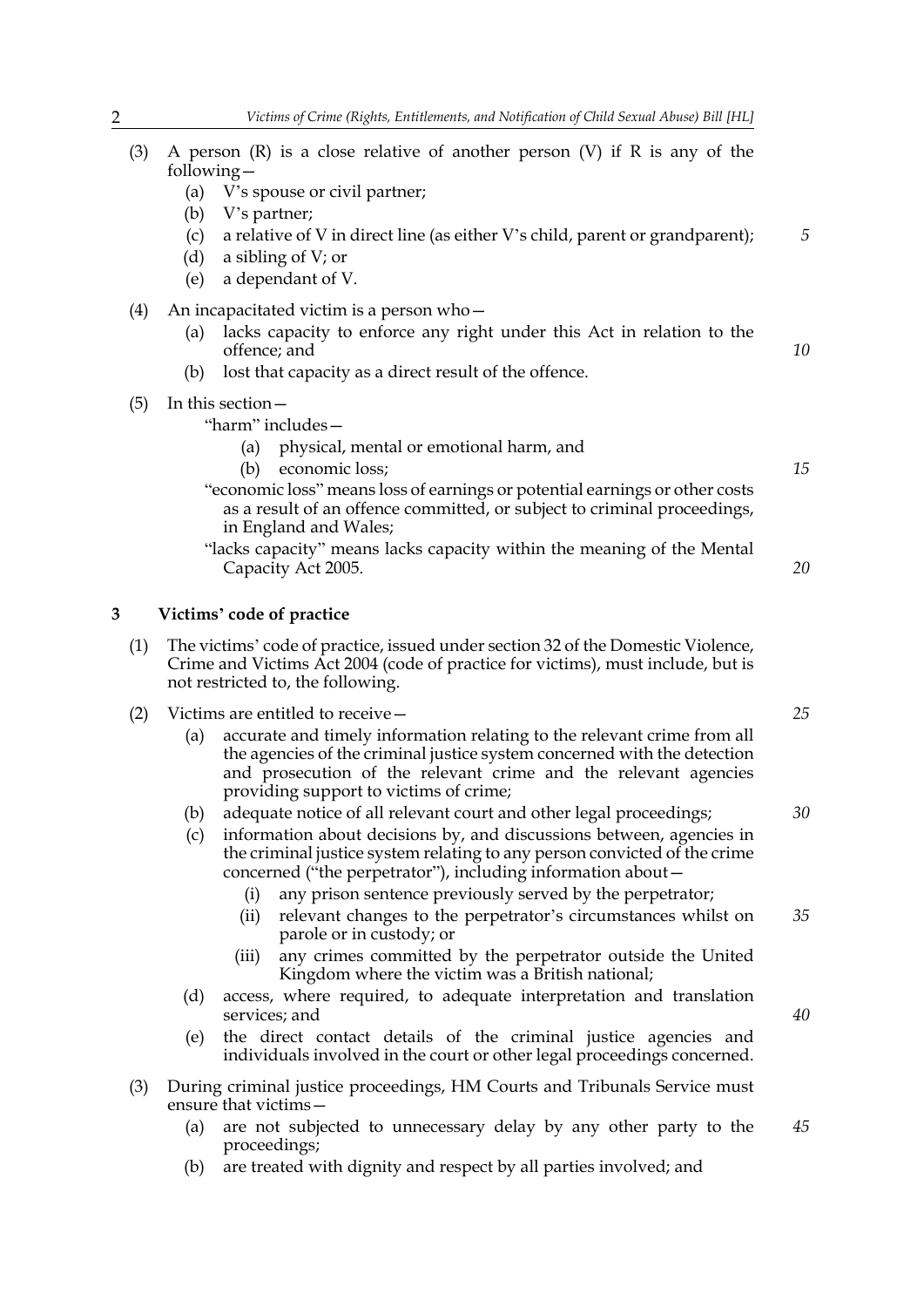- (c) do not experience discriminatory behaviour from any other party to the proceedings.
- (4) Witnesses who are children and vulnerable adults must be able to give evidence to a court from a location away from that court or from behind a protective screen.
- (5) The investigating police force concerned must ensure the safety and protection of victims during proceedings, including but not restricted to—
	- (a) a presumption that victims may remain domiciled at their home with adequate police protection if required, and
	- (b) ensuring that the victim and those accompanying them are provided with access to discrete waiting areas during the relevant court proceedings. *10*
- (6) All victims are to have access to an appropriate person to liaise with relevant agencies on their behalf and to inform them about, and explain the progress and outcome of, their case.
- (7) Witnesses under the age of 18 are to have access to a trained communications expert, to be known as a Registered Intermediary, to help them understand as necessary what is happening in the criminal proceedings.
- (8) Victims are to have access to transcripts of any relevant legal proceedings at no cost to themselves.
- (9) Victims have the right to attend and to make representations to a pre-court hearing to determine the nature of the court proceedings.
- (10) The Secretary of State must take steps to ensure that victims—
	- (a) have access to financial compensation from public funds for any economic harm arising from the criminal case concerned;
	- (b) are given the right to approve or refuse the payment of any compensation order made by a court against a person convicted of a crime against them;
	- (c) have reimbursed to them, from public funds, any expenses incurred by them in attending in court and in any related legal process, whether in the United Kingdom or overseas; *30*
	- (d) have available to them legal advice where considered necessary by a judge in court proceedings; and
	- (e) are not required to disclose personal data in legal proceedings which puts their safety at risk unless specifically ordered to do so by a judge.
- (11) In this section "vulnerable adult" has the same meaning as in section 5(6) of the Domestic Violence, Crime and Victims Act 2004 (the offence).

#### <span id="page-4-0"></span>**4 Enforcement of the victims' code of practice**

- (1) The Parliamentary Commissioner Act 1967 is amended as follows.
- (2) In section 5(1B) omit paragraph (a) together with the final "or".
- <span id="page-4-1"></span>(3) After section 5(1B) insert—
	- "(1BA) Subsection (1C) applies if a written complaint is made to the Commissioner by a member of the public who claims that another

*5*

*15*

*20*

*25*

*35*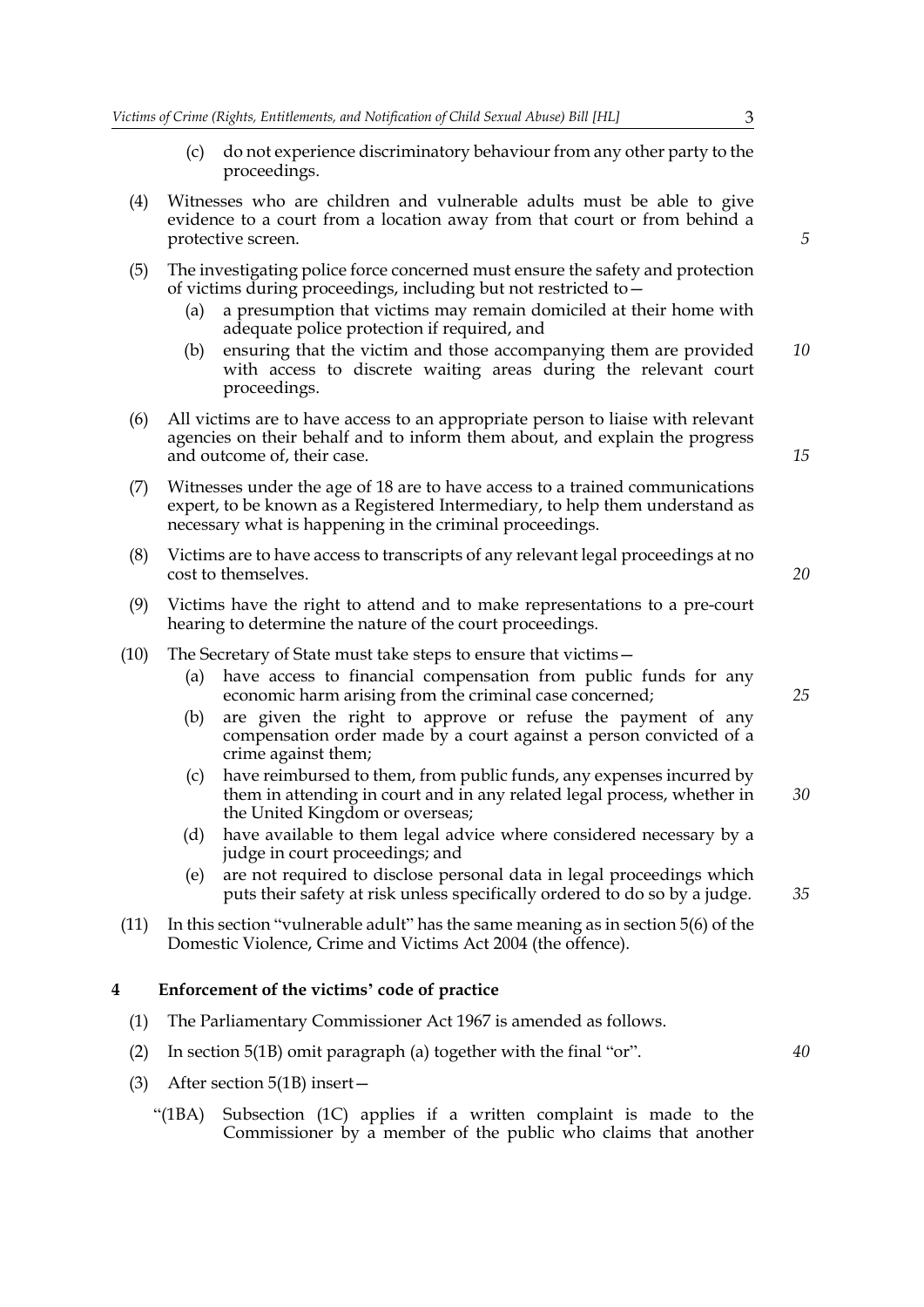person has failed to perform a Code duty owed by him or her to the member of the public.

- <span id="page-5-2"></span>(1BB) For the purposes of subsection [\(1BA\),](#page-4-1) a Code duty is a duty imposed by a code of practice issued under section 32 of the Domestic Violence, Crime and Victims Act 2004 (code of practice for victims)."
- (4) In section  $5(4A)$ , after " $(1A)$ " insert "or  $(1BA)$ ".
- (5) In section 6(3), at the beginning insert "Except as provided in subsection (3A)".
- (6) After section 6(3) insert—
	- "(3A) Subsection (3) shall apply in relation to a complaint under section [5\(1BA\)](#page-4-1) as if for "a member of the House of Commons" there were substituted "the Commissioner"." *10*
- (7) In section  $7(1A)$ , after "5(1A)" insert "or 5[\(1BA\)](#page-4-1)".
- (8) In section 8(1A), after "5(1A)" insert "or 5[\(1BA\)](#page-4-1)".
- <span id="page-5-3"></span>(9) After section 10(2A) insert—
	- "(2B) In any case where the Commissioner conducts an investigation pursuant to a complaint under section [5\(1BA\)](#page-4-1) of this Act, he or she shall send a report of the results of the investigation to— *15*
		- (a) the person to whom the complaint relates;
		- (b) the principal officer of the department or authority concerned and to any other person who is alleged in the relevant complaint to have taken or authorised the action complained of; and
		- (c) the Commissioner for Victims and Witnesses appointed under section 48 of the Domestic Violence, Crime and Victims Act 2004 (commissioner for victims and witnesses)."
- <span id="page-5-1"></span>(10) After section 10(3B) insert—
	- "(3C) If, after conducting an investigation pursuant to a complaint under section [5\(1BA\)](#page-4-1) of this Act, it appears to the Commissioner that—
		- (a) the person to whom the complaint relates has failed to perform a Code duty owed by him or her to the person aggrieved, and

(b) the failure has not been, or will not be, remedied, the Commissioner shall lay before each House of Parliament a special report upon the case and may also send a copy of the report to any such person as the Commissioner thinks appropriate.

- (3D) For the purposes of subsection [\(3C\)](#page-5-1), "Code duty" has the meaning given by section 5[\(1BB\)](#page-5-2) of this Act."
- (11) In section  $10(5)(d)$ , for "or  $(2A)$ " substitute ",  $(2A)$  or  $(2B)$ ".
- (12) In section 12(1), after paragraph (b) insert—
	- "(c) in relation to a complaint under section [5\(1BA\)](#page-4-1) of this Act, means the person to whom the duty referred to in section [5\(1BA\)](#page-4-1) of this Act is or is alleged to be owed;"

#### <span id="page-5-0"></span>**5 Area victims' plan**

(1) An elected local policing body must assess—

*5*

*25*

*20*

*30*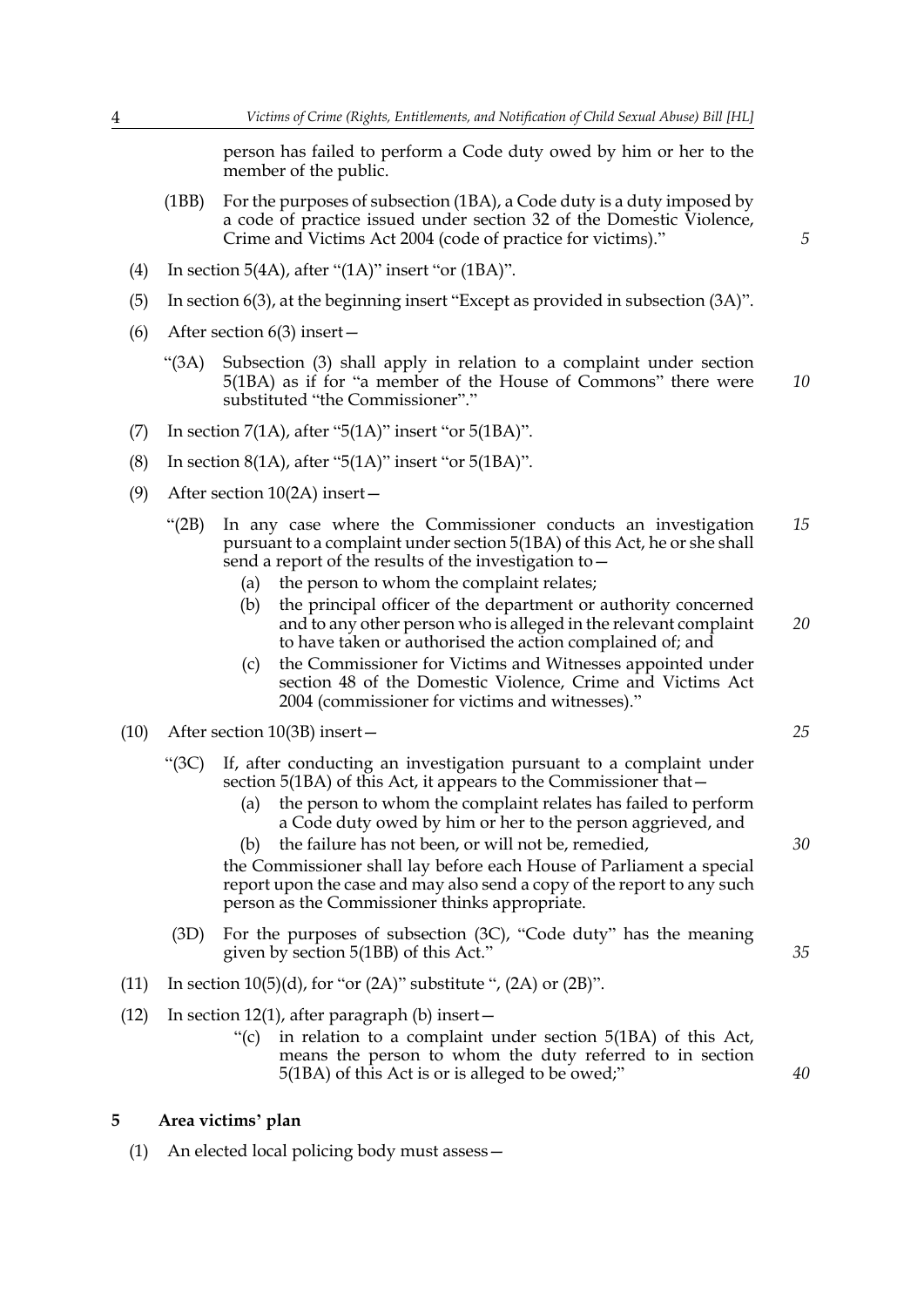- (a) the needs of victims in its police area, and
- (b) the adequacy and effectiveness of the available victims' services in that area,

in an area victims' plan (the "plan").

#### (2) In preparing the plan, an elected local policing body must—

- (a) consult the public in its police area;
- (b) take account of responses to its consultation and any quality standard;
- (c) publish its plan, setting out how the identified victims' needs will be met by the available victims' services; and
- (d) submit its plan to the Commissioner for Victims and Witnesses on an annual basis. *10*
- (3) In this section—
	- "elected local policing body" and "police area" have the same meaning as in Part 1 of the Police Reform and Social Responsibility Act 2011 (police reform);

"quality standard" means the standard published under section 49(1)(f) of the Domestic Violence, Crime and Victims Act 2004 (general functions of the Commissioner).

#### <span id="page-6-0"></span>**6 Duties of the Commissioner for Victims and Witnesses**

- (1) Section 49 of the Domestic Violence, Crime and Victims Act 2004 (general functions of Commissioner) is amended as follows. *20*
- (2) In subsection (1), after paragraph (c) insert—
	- "(d) assess the adequacy of all area victims' plans submitted to the Commissioner under section 5 of the Victims of Crime (Rights, Entitlements and Notification of Child Sexual Abuse) Act 2019 (area victims' plan); *25*
		- (e) make such recommendations to elected local policing bodies regarding submitted area victims' plans as the Commissioner considers necessary and appropriate;
		- (f) prepare a statement of standards (a "quality standard") in relation to the provision of victims' services; *30*
		- (g) publish the quality standard in such manner as the Commissioner considers appropriate;
	- (h) review the quality standard at intervals of not more than five years;
	- (i) in preparing or reviewing a quality standard, consult the public, and for that purpose may publish drafts of the standard;
	- (j) assess the steps taken to support victims and witnesses in giving evidence and make such recommendations in relation to that assessment as the Commissioner considers necessary and appropriate; and
	- (k) issue guidance and standards for the establishment and conduct of homicide reviews under section 8 of the Victims of Crime (Rights, Entitlements and Notification of Child Sexual Abuse) Act 2020 (homicide reviews)."
- (3) After subsection (4) insert—
	- "(4A) The report under subsection (4) must include—

*35*

*40*

*45*

*5*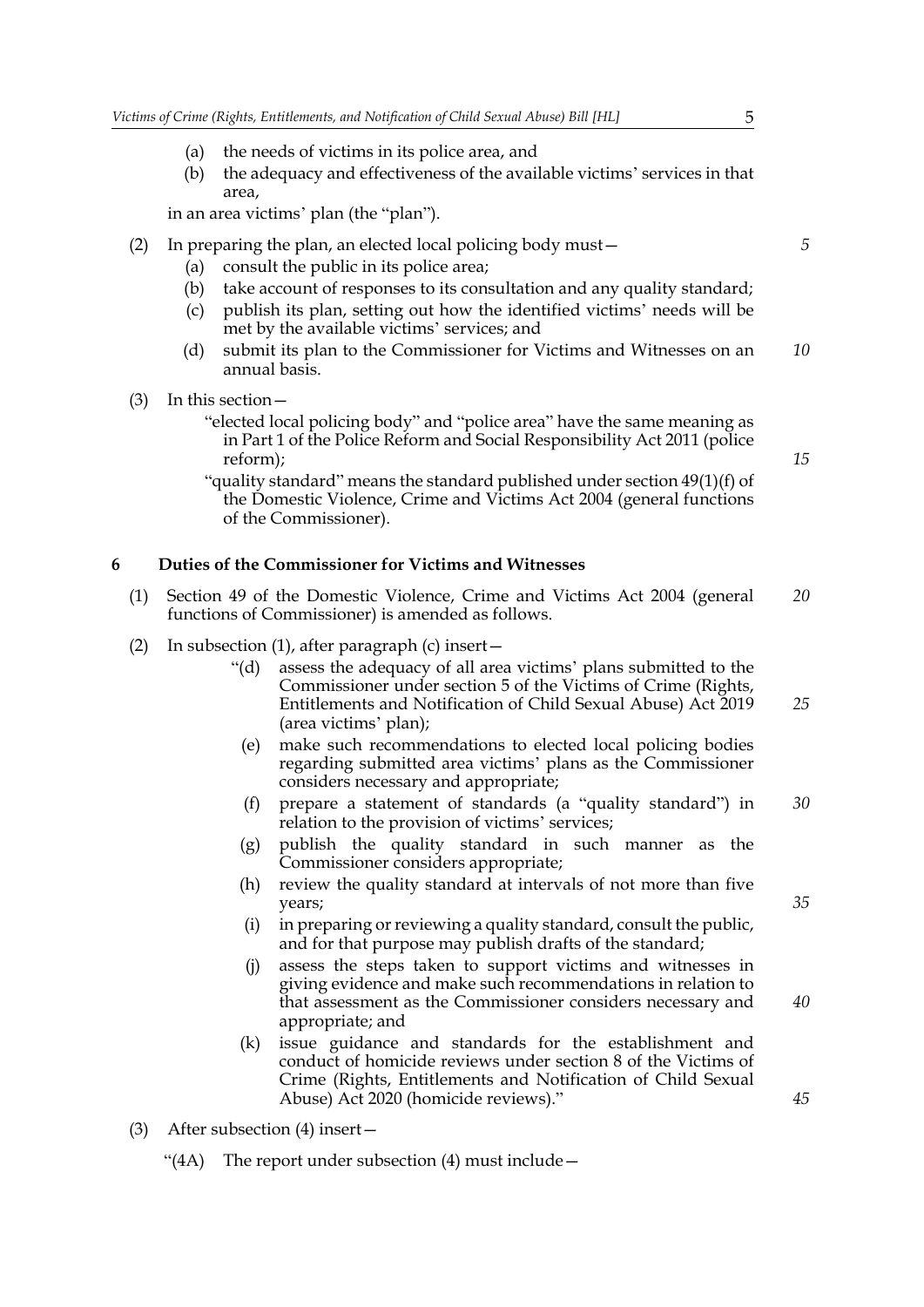- (a) the Commissioner's assessment of each area victims' plan received during year;
- (b) the Commissioner's assessment of the steps taken during the year to support victims and witnesses in giving evidence;
- (c) all recommendations made by the Commissioner under paragraphs (e) and (j) of subsection (1) during the year;
- (d) any quality standard, or revision of the standard, published during the year; and
- (e) all findings of breach of the victims' code published by the Parliamentary and Health Service Ombudsman during the year." *10*
- (4) After subsection (5) insert—
	- "(5A) The Secretary of State for Justice shall lay before Parliament any report received by him or her pursuant to subsection (5)."

(5) After subsection (7) insert—

- "(8) In this section—
	- "area victims' plan" has the same meaning as in section 5 of the Victims of Crime (Rights, Entitlements and Notification of Child Sexual Abuse) Act 2020 (area victims' plans);
	- "elected local policing bodies" has the same meaning as in Part 1 of the Police Reform and Social Responsibility Act 2011 (police reform)." *20*

#### <span id="page-7-0"></span>**7 Right to review decision not to prosecute**

- (1) The Secretary of State must by regulations made by statutory instrument provide victims with the right to request a review of a decision by a prosecutor not to prosecute a relevant offence.
- (2) The regulations must specify the rules governing requests to review the decision not to prosecute by—
	- (a) specifying the decisions to which they apply;
	- (b) providing that the review must be conducted by an individual other than the individual who made the decision under review; *30*
	- (c) requiring a prosecutor to notify a victim, so far as is practicable, of  $-$ 
		- (i) a decision to which those rules apply;
		- (ii) the victim's right to request a review under those rules; and
		- (iii) the manner in which, and time by which, any request must be made. *35*
- (3) The regulations may provide for the rights conferred on a victim to be exercisable by a representative.
- (4) The regulations must apply to a decision by a prosecutor—
	- (a) not to charge a suspect with any relevant offence;
	- (b) not to refer a decision whether to charge a suspect with any relevant offence to the prosecutor with authority to charge; or
	- (c) in relation to proceedings in respect of any relevant offence—
		- (i) to discontinue or withdraw charges in respect of all relevant offences in those proceedings;

*5*

*25*

*40*

*45*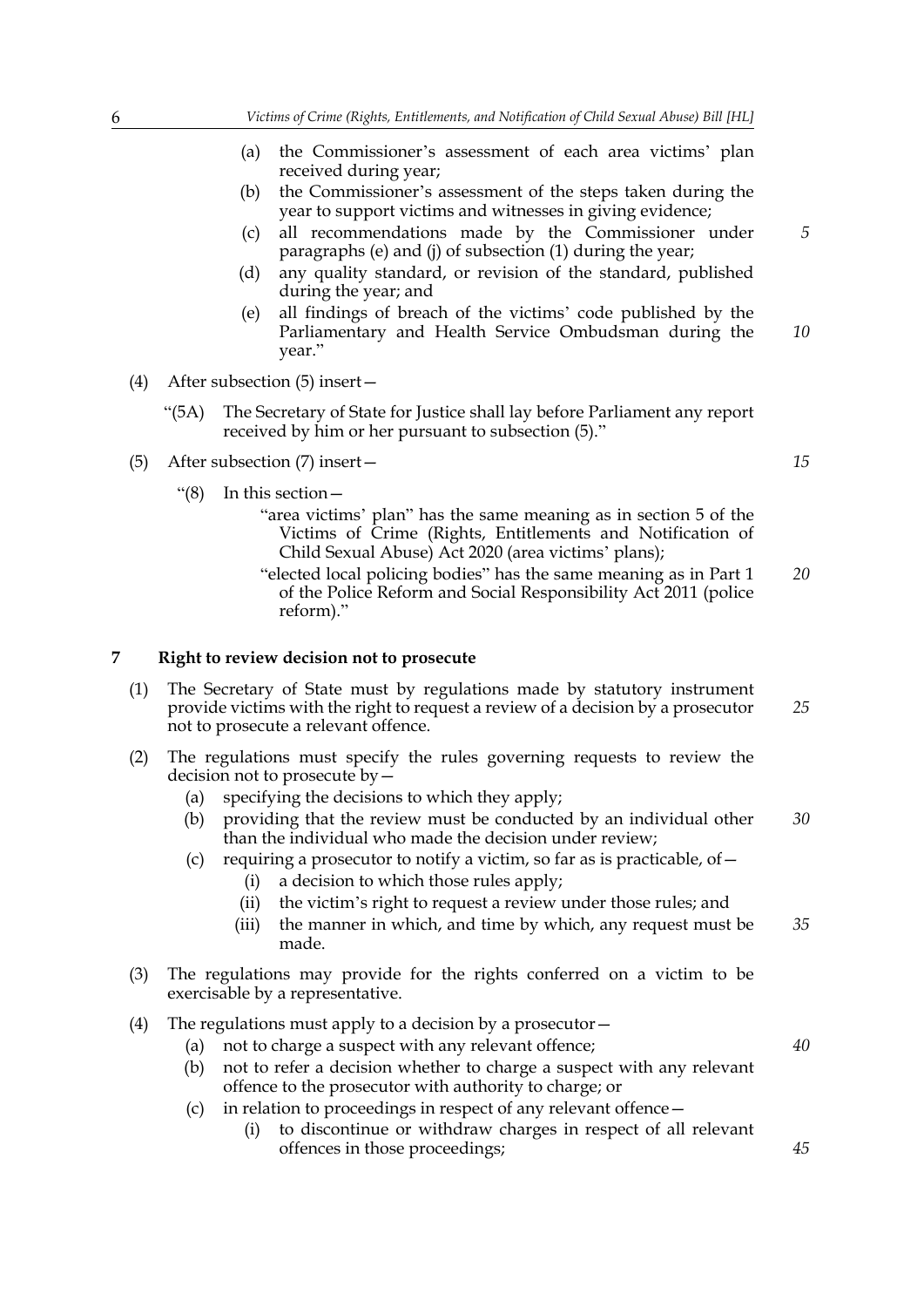- (ii) in relation to all relevant offences in those proceedings, to offer no evidence; or
- (iii) to seek an order for the charge to lie on the file.
- (5) The regulations must not apply to a decision taken—
	- (a) at the request of the applicant, or
	- (b) as a result of the applicant withdrawing support for the prosecution.
- (6) A statutory instrument containing regulations under this section may not be made unless a draft of the instrument has been laid before and approved by resolution of each House of Parliament.

| In this section—                                                                                                            |  |
|-----------------------------------------------------------------------------------------------------------------------------|--|
| "applicant" means a person applying for a review under the rules;                                                           |  |
| "police force" has the same meaning as in section 3 of the Prosecution of<br>Offences Act 1985 (functions of the director); |  |
| "prosecutor" means -                                                                                                        |  |
| "(a) a police force; or                                                                                                     |  |

- (b) the Crown Prosecution Service; or
- (c) a person to whom section 5(2) of the Prosecution of Offences Act 1985 applies (conduct of prosecutions on behalf of the service);
- "relevant offence" means any criminal offence as a consequence of which the victim is a person within section [2](#page-2-2)[\(1\)](#page-2-3); *20*

"suspect" means a person interviewed in relation to a relevant offence.

#### <span id="page-8-0"></span>**8 Homicide reviews**

 $(7)$ 

(1) The Secretary of State must establish homicide reviews ("a review") to review the circumstances of selected cases where a person aged 16 or over has, or appears to have, died as a result of a homicide and— *25*

- (a) no one has been charged with the homicide; or
- (b) the person or persons charged has or have been acquitted,

in order to establish why there was not a conviction for the homicide.

- <span id="page-8-1"></span>(2) The Secretary of State may in a selected case direct the following specified persons or bodies to establish, or participate in, a review— *30*
	- (a) chief officers of police for police areas in England and Wales;
	- (b) local authorities;
	- (c) the National Health Service Commissioning Board;
	- (d) clinical commissioning groups established under section 14D of the National Health Service Act 2006 (effect of grant application); *35*
	- (e) providers of probation services;
	- (f) local health boards established under section 11 of the National Health Service (Wales) Act 2006 (local health boards);
	- (g) NHS trusts established under section 25 of the National Health Service Act 2006 (NHS trusts) or section 18 of the National Health Service (Wales) Act 2006 (NHS trusts); and *40*
	- (h) such other bodies as the Secretary of State deems appropriate.
- (3) It is the duty of any person or body within subsection [\(2\)](#page-8-1) to have regard to guidance and standards as to the establishment and conduct of a review issued by the Commissioner for Victims and Witnesses. *45*

*5*

*10*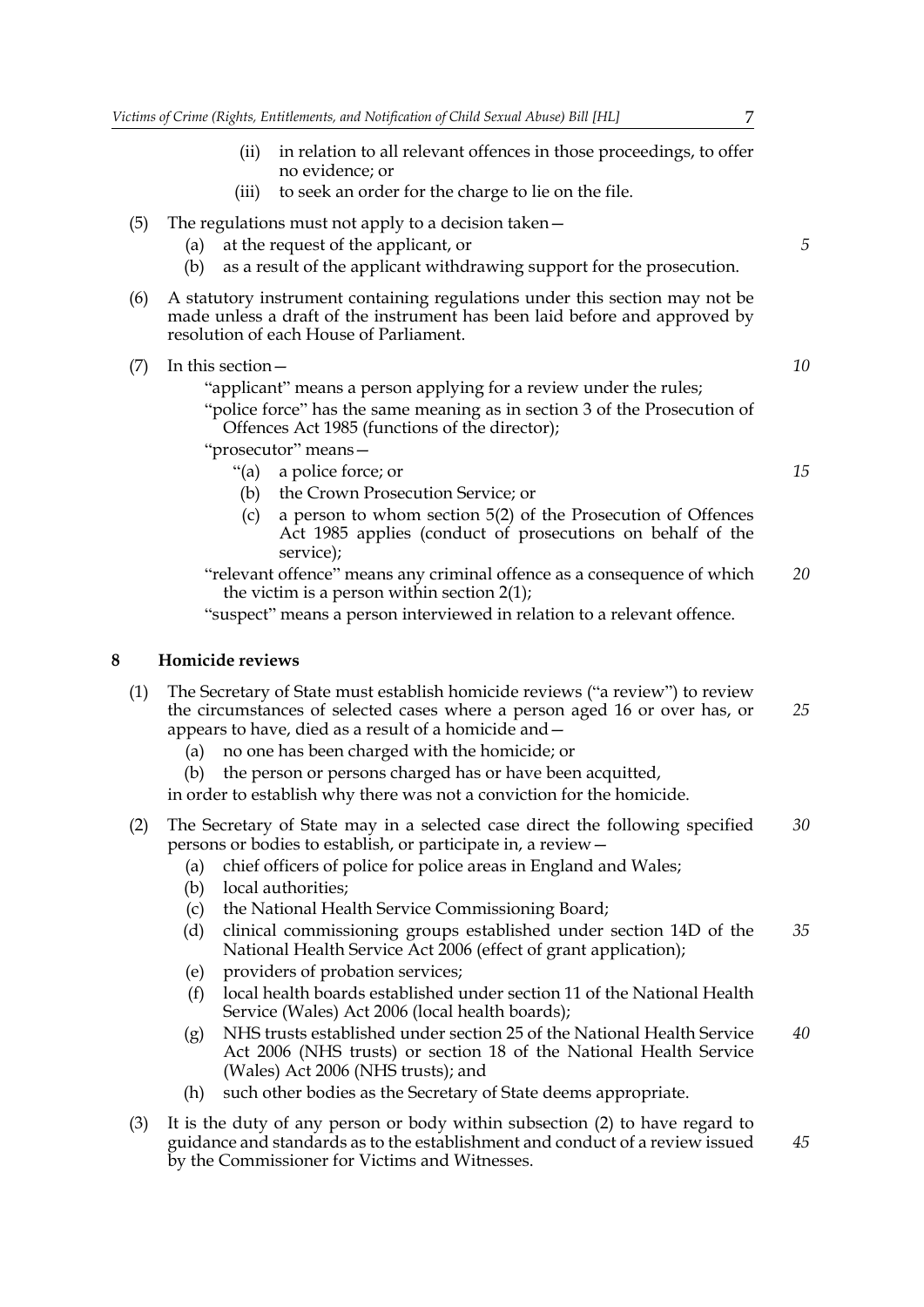- (4) In this section, "local authority" means—
	- (a) in relation to England, the council of a district, county or London borough, the Common Council of the City of London and the Council of the Isles of Scilly;
	- (b) in relation to Wales, the council of a county or county borough.

#### <span id="page-9-0"></span>**9 Treatment of victims: training**

- <span id="page-9-2"></span>(1) The Secretary of State must by regulations made by statutory instrument provide that those involved in criminal cases involving sexual and domestic violence undertake specialist training on how to work with victims of these crimes and the relevant agencies.
- (2) The Secretary of State must publish and implement a strategy for providing the training referred to in subsection [\(1\)](#page-9-2) for persons in the following positions, professions and organisations—
	- (a) judges;
	- (b) barristers;
	- (c) solicitors;
	- (d) the Crown Prosecution Service;
	- (e) victim support services;
	- (f) probation services;
	- (g) the Foreign and Commonwealth Office;
	- (h) health and social services;
	- (i) maintained and independent schools and colleges of further education;
	- (j) such other positions, professions and bodies as the Secretary of State deems appropriate.
- (3) Regulations under this section must include a timetable for the delivery and completion of the training set out in subsection [\(1\).](#page-9-2) *25*
- (4) Regulations under this section must be made before the end of the period of six months beginning with the day on which this Act comes into force.
- (5) A statutory instrument containing regulations under this section is subject to annulment in pursuance of a resolution of either House of Parliament.

#### <span id="page-9-1"></span>**10 Ground rules hearings**

- (1) In Crown Court proceedings, the court must hold a ground rules hearing if, at the relevant time, any of the parties proposes to call to give oral evidence a person eligible for assistance by virtue of section 16 (grounds of age or incapacity) or section 17 (grounds of fear or distress about testifying) of the Youth Justice and Criminal Evidence Act 1999.
- (2) The relevant time is the earlier of  $-$ 
	- (a) any time prescribed for this purpose in criminal procedure rules; or
	- (b) the time when the jury are sworn, or would be sworn but for the making of an order under Part 7 of the Criminal Justice Act 2003 (trials on indictment without a jury).
- (3) At a ground rules hearing, the court must consider and make a decision in relation to all ground rules matters.
- (4) Ground rules matters are those so prescribed in criminal procedure rules.

*15*

*10*

*5*

*20*

*30*

*40*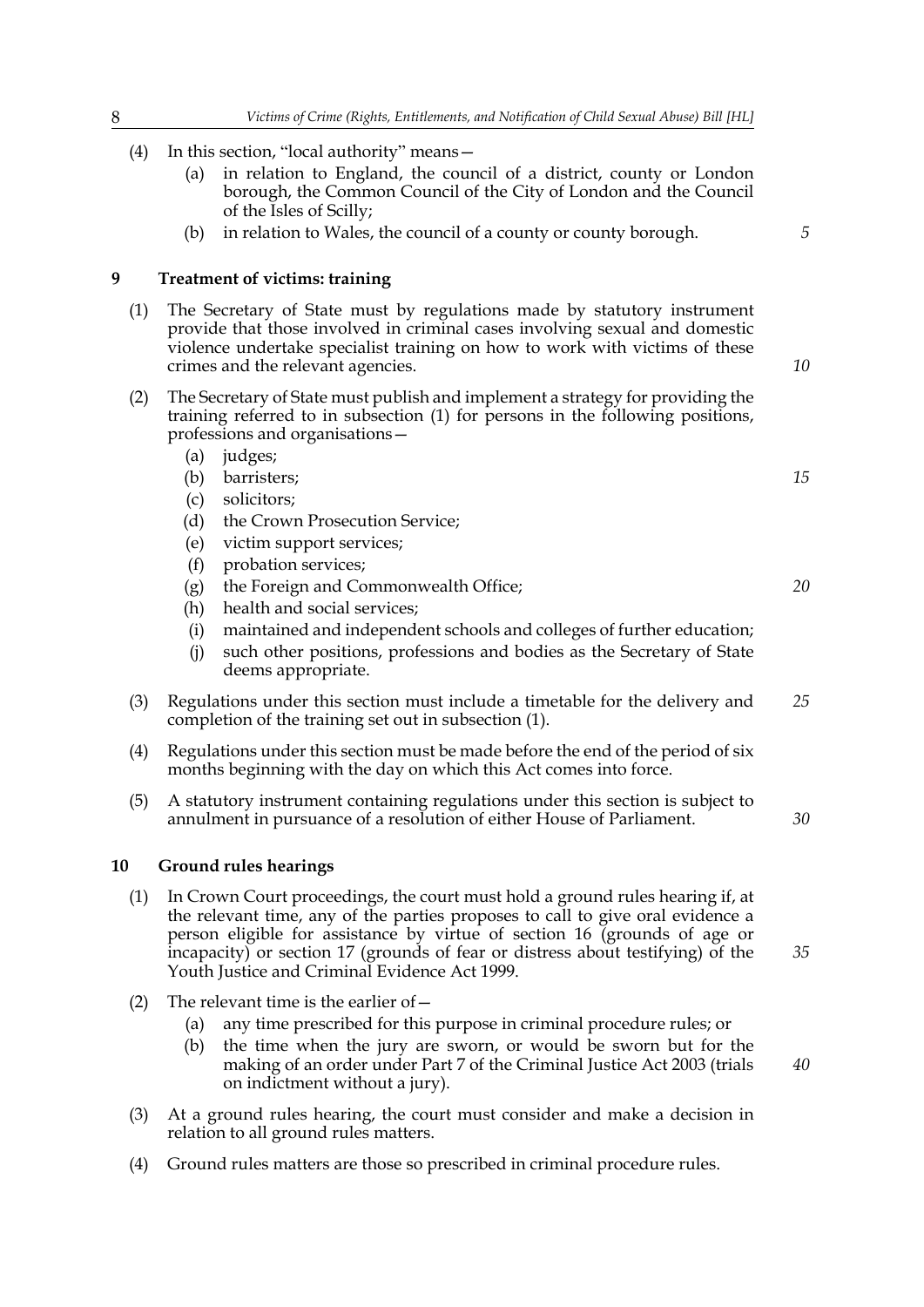- (5) This section does not prevent the court from additionally considering or making a decision in relation to a ground rules matter other than at a ground rules hearing.
- (6) In this section "criminal procedure rules" means rules made under section 69 of the Courts Act 2003 (criminal procedure rules).

#### <span id="page-10-0"></span>**11 Duty to notify police of possible victims of child sexual abuse**

- (1) A person who works in a regulated profession or works with children in a regulated activity must make a notification under this section (a "child sexual abuse notification") if, in the course of their work, they discover that a child appears to have been subject to an act of sexual abuse in order for that child to be considered a victim under section [2](#page-2-2) of this Act.
- (2) For the purposes of this section—
	- (a) a person works in a "regulated profession" if the person is  $$ 
		- a healthcare professional;
		- (ii) a teacher; or
		- (iii) a social care worker, and
	- (b) a "regulated activity" has the same meaning as in Schedule 4 to the Safeguarding Vulnerable Groups Act 2006 (regulated activity).
- (3) A person A "discovers" that a child B appears to have been subject to an act of sexual abuse if—
	- (a) B informs A that B has been subject to an act of sexual abuse (however described); or
	- (b) A reasonably suspects that B has been subject to an act of sexual abuse.
- (4) A child sexual abuse notification—
	- (a) is to be made to the chief officer of police for the area in which the child resides; *25*
	- (b) must identify the child and explain why the notification is being made;
	- (c) must be made before the end of the period of 28 days beginning with the day on which the person making the notification discovers that the child appears to have been subject to an act of sexual abuse; and
	- (d) may be made orally or in writing.
- (5) The duty outlined in this section does not apply—
	- (a) if the person making the notification has reason to believe that another person in a regulated profession has previously made a child sexual abuse notification in connection with the same act of sexual abuse, or
	- (b) so long as, in relation to the discovered act of sexual abuse, that person complies with a safeguarding policy prescribed for the purposes of this section in regulations made by the Secretary of State.
- (6) A disclosure made in a child abuse notification does not breach—
	- (a) any obligation of confidence owed by the person making the disclosure, or *40*
	- (b) any other restriction on the disclosure of information.
- (7) The Secretary of State may by regulations made by statutory instrument amend this section to add, remove or otherwise alter the descriptions of persons regarded as working in a "regulated profession" or working with

*35*

*30*

*45*

*5*

*10*

*15*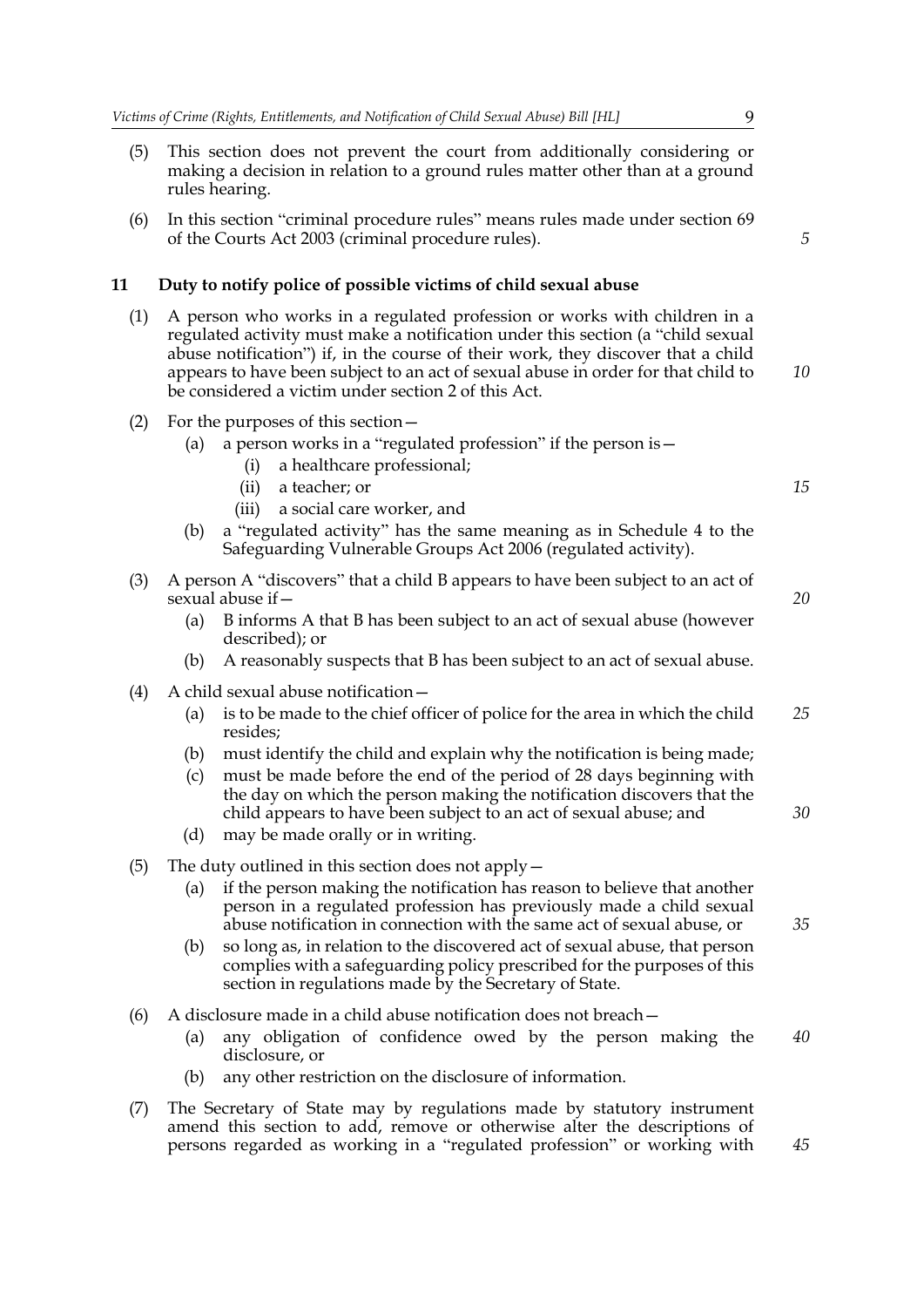children in a "regulated activity", and for the purposes of making consequential, transitional, transitory or saving provisions.

- (8) A statutory instrument containing regulations under this section may not be made unless a draft of the instrument has been laid before and approved by a resolution of each House of Parliament.
- (9) In this section—
	- "child" means a person under the age of 16;

"healthcare professional" means a person registered with any of the regulatory bodies referred to in section 25(3) of the National Health Service Reform and Health Care Professions Act 2002 (the professional standards authority for health and social care);

"social care worker" means a person registered with the Health and Care Professions Council in England or with the Care Council for Wales;

"teacher" means—

- (a) a person within section 141A of the Education Act 2002 (teachers to whom sections 141B to 141E apply); or *15*
- (b) a person within the table in paragraph 1 of Schedule 2 to the Education (Wales) Act 2014 (categories of registration), or any person employed or engaged as a teacher in Wales within the meaning of the Education Act 1996.
- (10) For the purposes of the definition of "healthcare professional", subsection (3)(g) and subsection (3A) of section 25 of the National Health Service Reform and Health Care Professions Act 2002 are to be ignored.

#### <span id="page-11-2"></span>**12 Interpretation**

<span id="page-11-0"></span>In this Act—

"victim" or "victims" has the meaning given in section [1](#page-2-4);

"witness" or "witnesses" has the meaning given in section 52 of the Domestic Violence, Crime and Victims Act 2004 ("victims" and "witnesses").

#### <span id="page-11-1"></span>**13 Extent, commencement and short title**

- (1) This Act extends to England and Wales only.
- (2) Sections [1](#page-2-4) to [12](#page-11-2) come into force at the end of the period of two months beginning with the day on which this Act is passed.
- (3) This section comes into force on the day on which this Act is passed.
- (4) This Act may be cited as the Victims of Crime (Rights, Entitlements, and Notification of Child Sexual Abuse) Act 2020. *35*

*20*

*5*

*10*

*25*